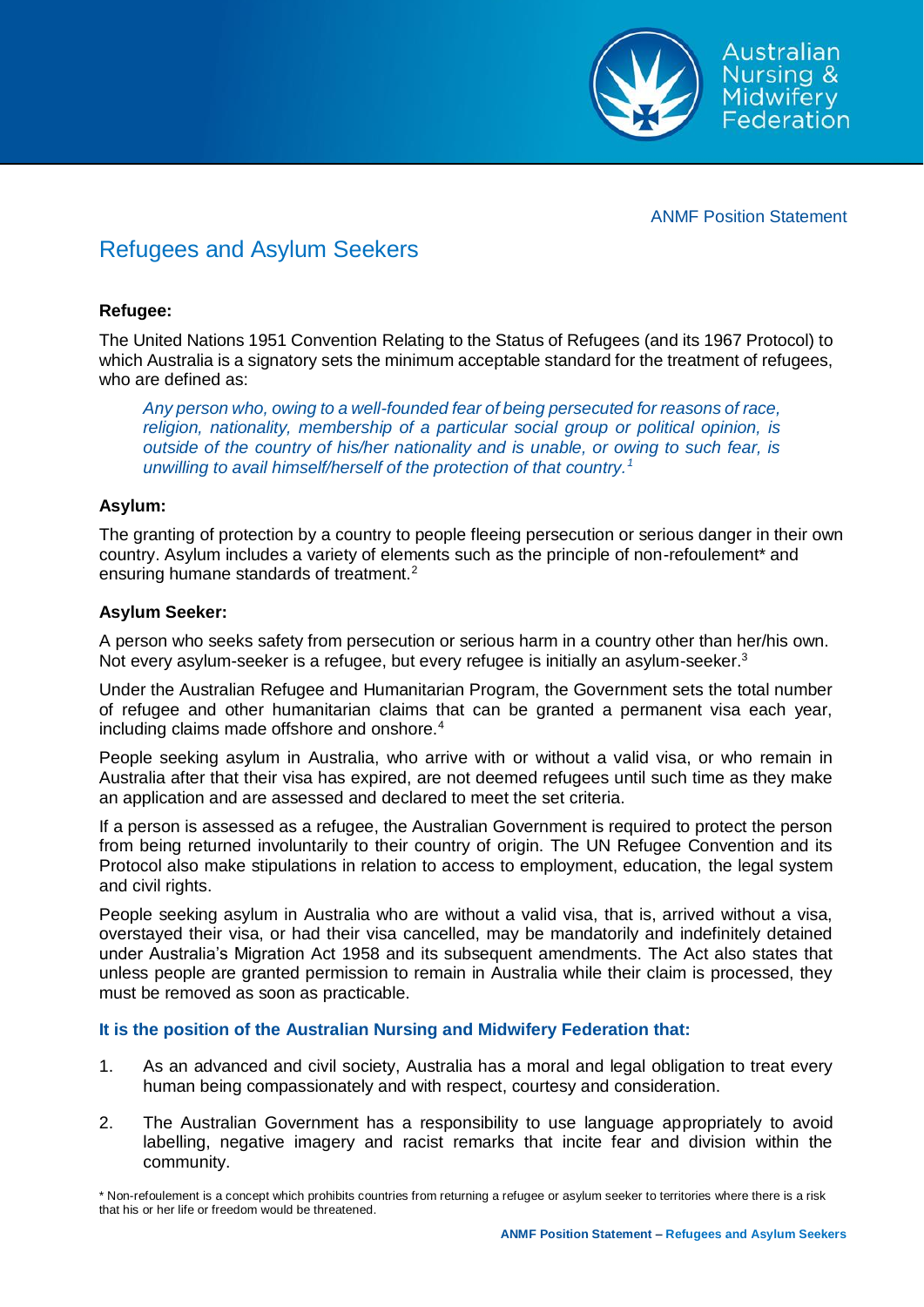

- 3. The Australian Government has a role to play in protecting people living in countries where persecution and conflict is taking place, such as the provision of aid to the affected population, diplomatic initiatives, and peacekeeping endeavours.
- 4. The Australian migration system should be responsive to the needs of people who live in societies where an oppressive regime, and/or armed conflict force them to be displaced and seek asylum, or who live in underdeveloped countries struggling with poverty, famine and environmental disasters.
- 5. Australia's humanitarian migration quota should be more flexible, responsive and proportional to the number of refugee intake when it is apparent that large and growing numbers of refugees are, and will be, seeking protection globally.
- 6. The number of refugees (Visa 200) accepted annually must not be influenced by the number of entrants accepted by Australia under the Humanitarian visa (Visa 202), or the number of onshore asylum seeker applications granted permanent residency in Australia each year.
- 7. While their application is being processed, people seeking asylum in Australia should receive treatment which is consistent and humane, regardless of how they entered Australia or country of origin.
- 8. The exclusion of any territories from Australia's migration zone is not supported as it creates a two-tier system. The ANMF does not consider this an effective policy in dissuading people from seeking asylum in Australia, nor believe it is fair.
- 9. The Australian Government and other interested/relevant parties should actively uphold, participate in, respond to, implement, and evaluate the existing United Nations High Commissioner for Refugees (UNHCR) process in the assessment of refugee status for all people seeking asylum on Australian territory or entering Australian waters.
- 10. Unauthorised arrivals seeking asylum may only be detained for a legally enforced limited time for the purposes of health, character and security checks. Following these preliminary assessments they should be fast tracked through the immigration process and appropriately housed in the Australian community while they await the outcome of their refugee application.
- 11. Children must not be detained and must be released swiftly with their principal care giver (or with appropriate foster care arrangements if unaccompanied and with no relatives in Australia) into the Australian community.
- 12. Maternity care in appropriate health care settings must be provided to pregnant women and babies.
- 13. The use of offshore detention centres for the housing and detention of unauthorised individuals seeking asylum is not supported.
- 14. Any policy that determines an individual will never be allowed to settle or be accepted in Australia, as a deterrent to seeking asylum in this country is not supported.
- 15. All unauthorised arrivals are deserving of a timely individual assessment whilst awaiting an outcome of their refugee application. There must also be an appeal process available.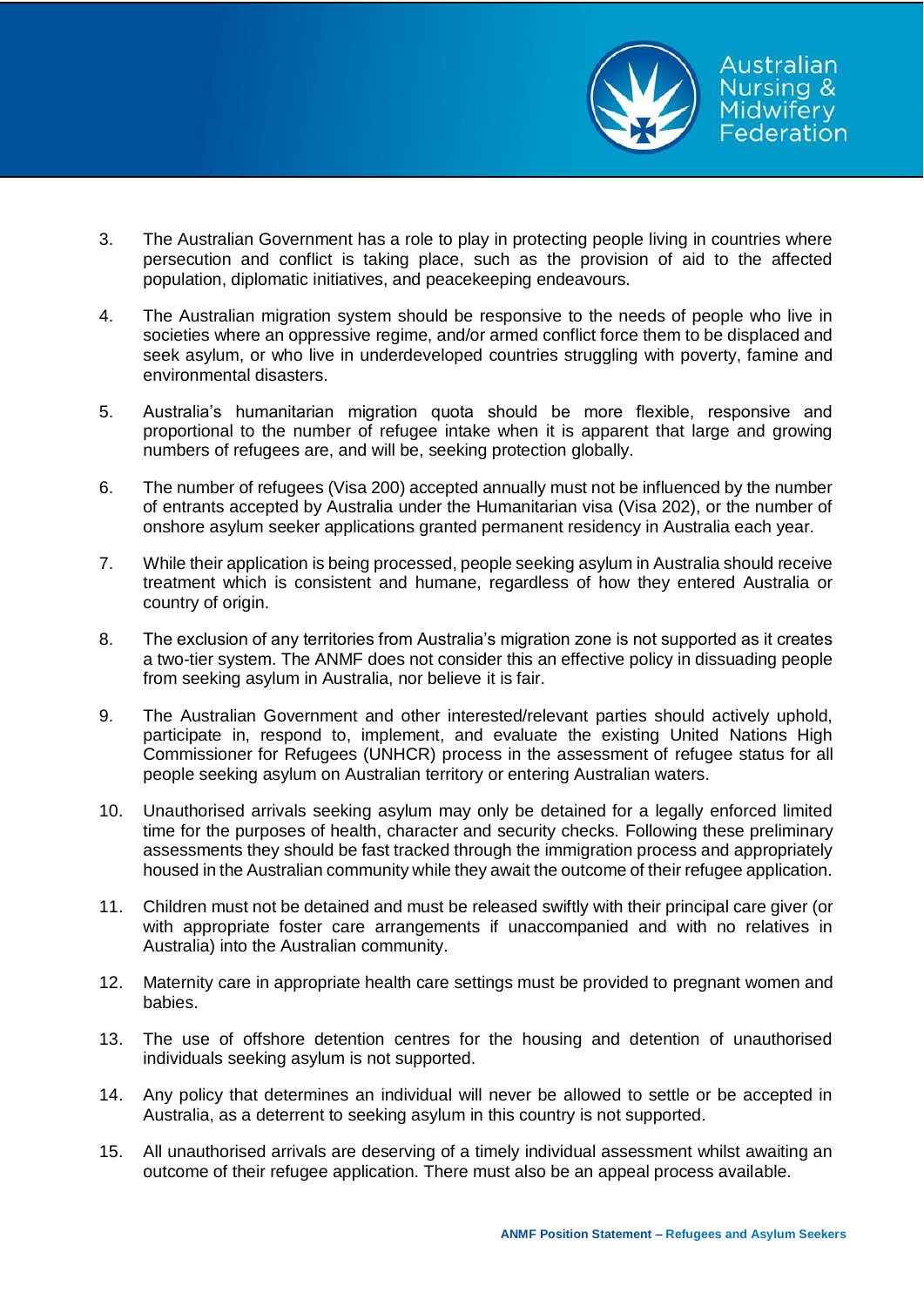

- 16. All signatories to the UN 1951 Convention and Protocol, including Australia, should develop and adhere to a set of benchmarks that set the standard for timely, equitable and transparent processing of refugee claims. Appropriate resources must be provided so that the Australian Government's immigration services are able to meet these standards.
- 17. Immigration detention centres should only be necessary for the swift ascertainment of health, security and identity status, and should only be located in areas where appropriate services, including health care, can be easily obtained.
- 18. External scrutiny of immigration detention centres, including visits undertaken by the Human Rights and Equal Opportunities Commission, the Commonwealth Ombudsman, the United Nations Human Rights Commission officers and those from the Office of the United Nations High Commissioner for Refugees, should be strengthened to assist with identifying where internationally agreed minimum standards of detention are not being met.
- 19. Any person seeking asylum in Australia must not be excluded from the Australian judicial system. This includes fair and independent right to judicial review.
- 20. All people seeking asylum and refugees must have access to free and comprehensive health care. This health care should range from primary to tertiary health care at the same standard provided to members of the Australian community, including access to Medicare, PBS, and Health Care Benefits. These services should accommodate cultural and language differences. Information and education should be available for health practitioners about the health problems that people seeking asylum and refugees may experience, such as physical and mental effects of persecution and torture and illnesses not commonly found in Australia, in addition to more common disorders.
- 21. All people seeking asylum and refugees, should be allowed to access housing assistance, social security payments and employment opportunities in line with Centrelink's policies for residents, as well as access to English language classes, family reunion provisions and financial support for primary, secondary and higher education, including traineeships for people with low literacy skills.
- 22. Nurses and midwives must be enabled to meet their Code of conduct, Code of ethics and professional practice standards in the provision of health care and cannot be asked to carry out any procedures, treatments or investigations which violate or compromise those standards.
- 23. There should be no coercion associated with voluntary repatriation, including the use of financial incentives. This does not preclude the provision of financial assistance for resettlement should the person seeking asylum choose to be repatriated. Voluntary repatriation should be safe and dignified and only offered after the provision of information and the option of exploratory visits with a guaranteed return to Australia.

*Endorsed November 2004 Reviewed and re-endorsed December 2007 Reviewed and re-endorsed February 2011 Reviewed and re-endorsed June 2014 Reviewed and re-endorsed August 2017 Reviewed and re-endorsed May 2020*